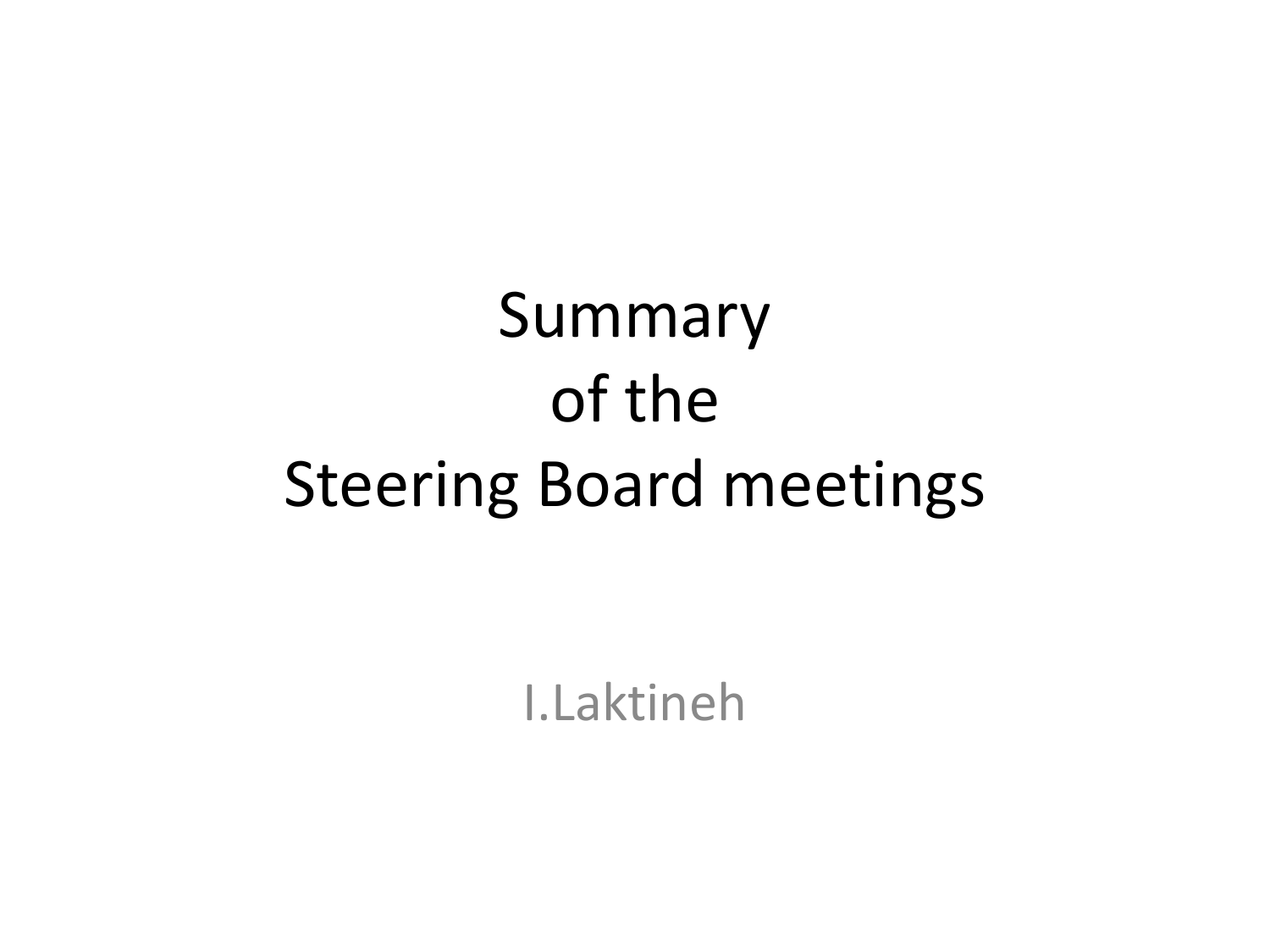# Agenda

- 1- Presentation of SJTU group
- 2- Spokesperson election
- 3- Collaboration representation and new structure
- 4- Review of CALICE by the ECFA panel
- 5- Place of the next CALICE meeting
- 6- A.O.B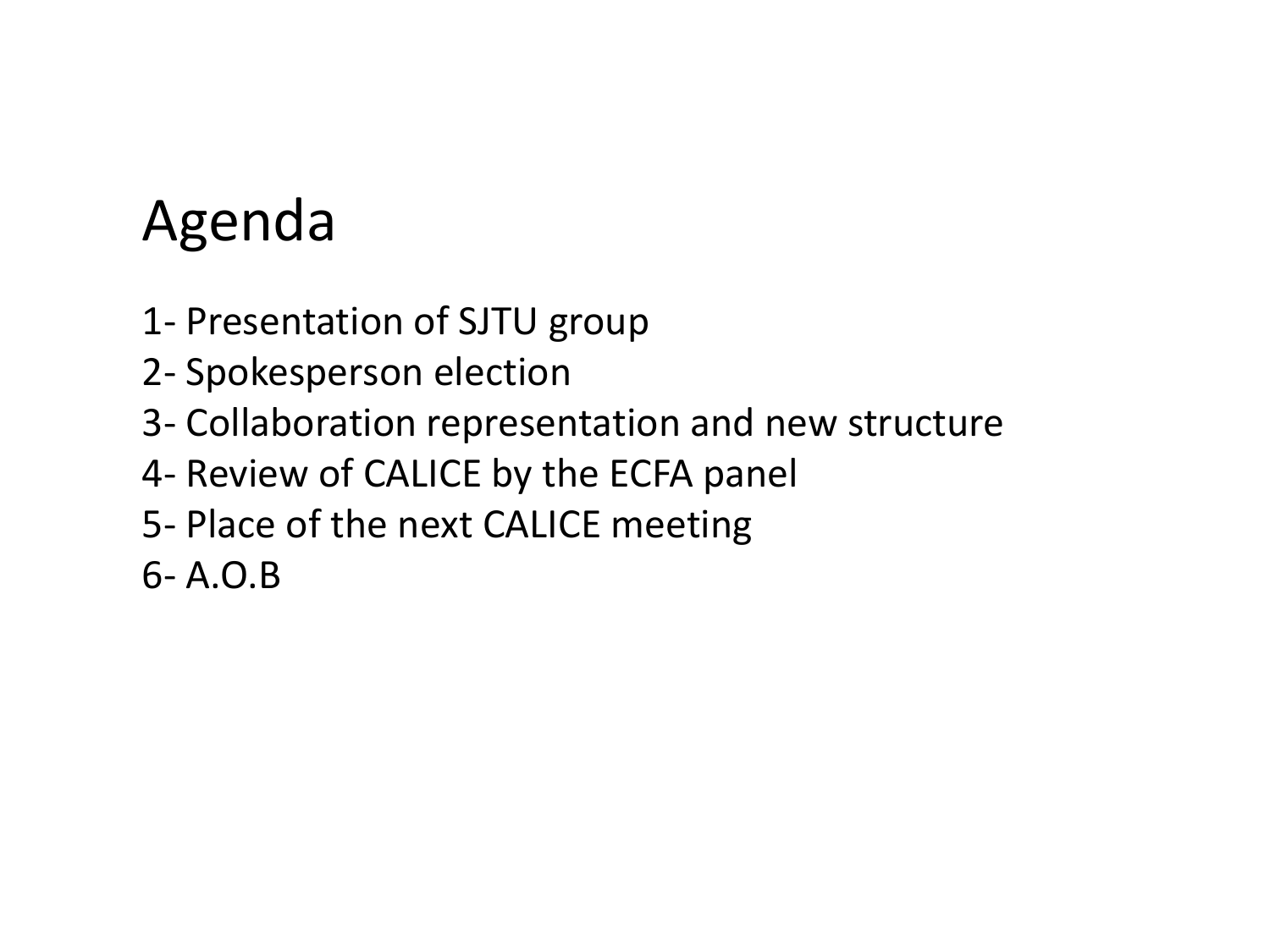#### **1- Presentation of SJTU group**

Presentation given by Pr . H. Yang

Group involved in calorimeters R&D for CEPC 1 Pr, 1 Ass. Pr., 1 post-doc, 1 PhD. Main activity will be SDHCAL

The SB welcomes the new group

#### **2- Spokesperson election**

Frank Simon was elected for a second mandate. Full consensus. Congratulations to Frank.

#### **3- Collaboration representation and new structure**

Proposal to replace the Steering Board with Institutions Board and to precise the management rules in CALICE was made 2 years ago

Committee : G.Eigen, F.Simon, K.Kawagoe, I.Laktineh, N.Watson, A.White.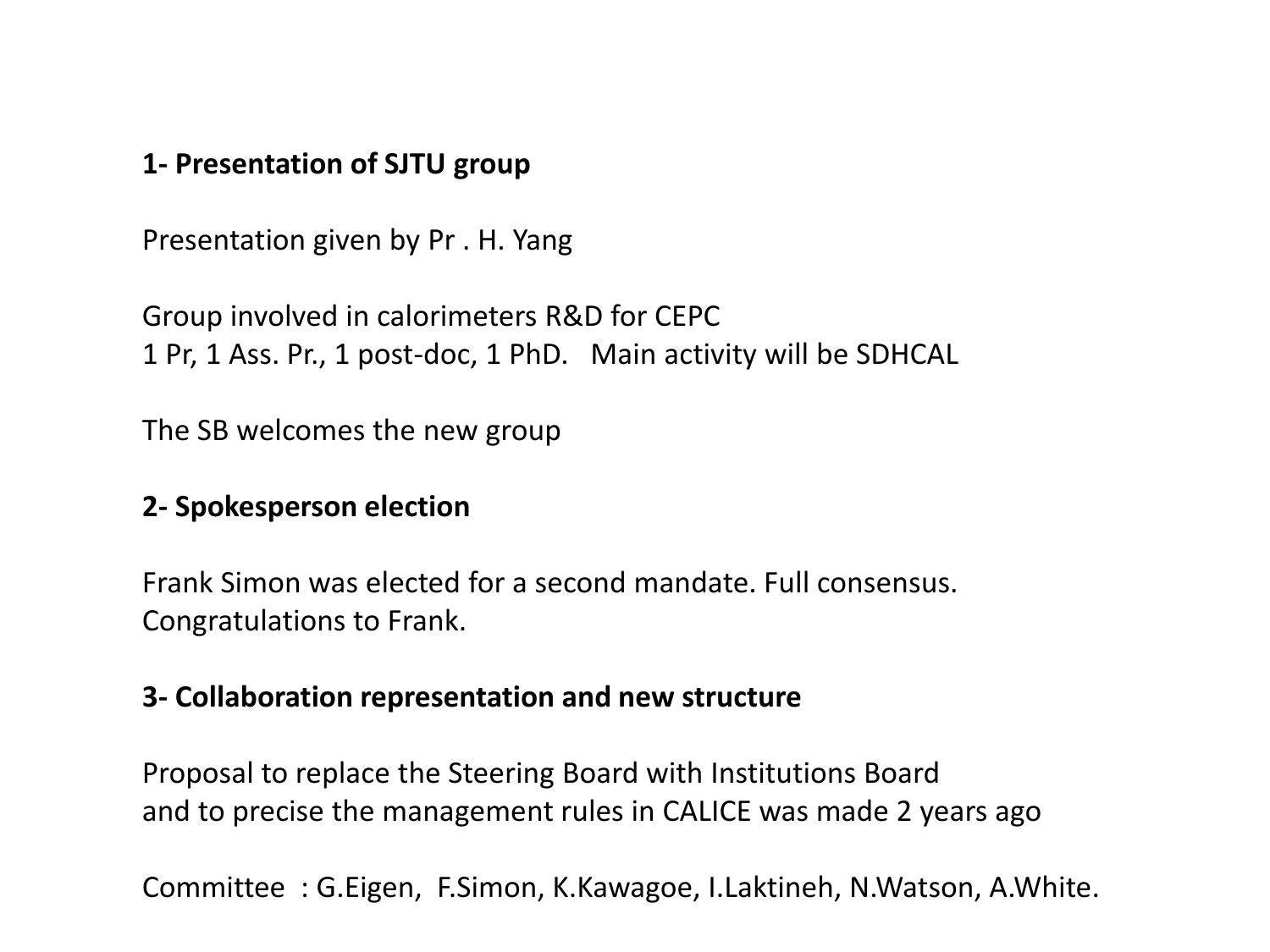The proposed structure:

**Institution Board** Each group has one representative regardless of the number of FTEs

**An advisory committee** made of the 8 members

Spokesperson, IB, TB , SpB (chairwoman/man)

+

4 members elected by the IB (2-year mandate)

To prepare the IB meetings and help the management take day-to-day decisions…

After several improvements that took into accounts the worries of several SB members concerning the possible increase of entropy, the final document was presented to the SB and a vote took place

- Yes 10
- No 1
- Abst. 1

The new collaboration structure is adopted

The spokesperson and the SB chairman will organize the transition ahead of the next CALICE meeting.